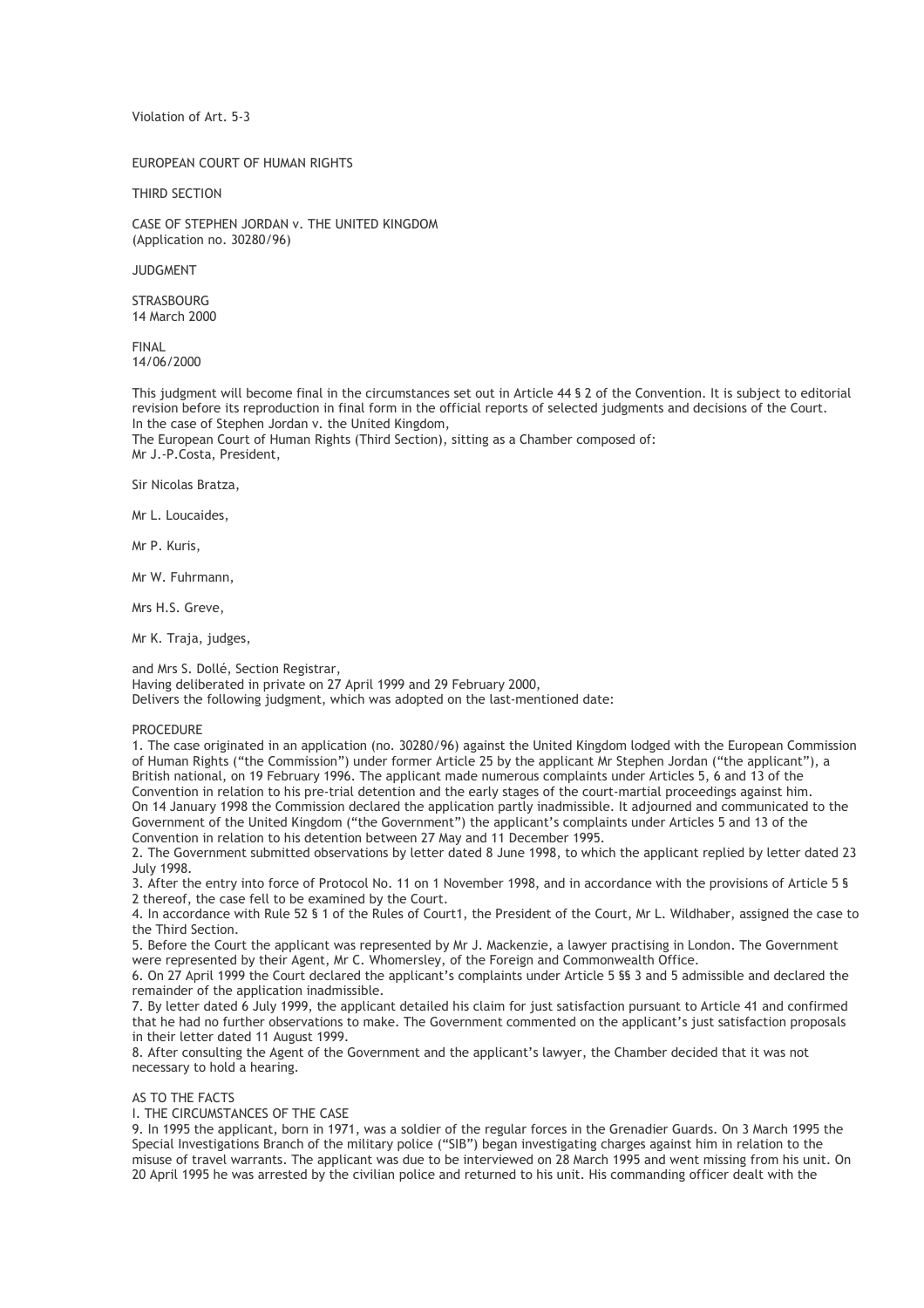charge summarily and sentenced him to, inter alia, 28 days' imprisonment. The applicant served 23 days (after remission for good conduct in detention).

10. The applicant was therefore due for release on 27 May 1995 but his detention continued on the basis of the suspected offences that were being investigated by the SIB. On 1 and 2 June 1995 the applicant was interviewed by the SIB and he was advised by a civilian solicitor during those interviews. The applicant then instructed his current representative on 15 June 1995. On 16 June 1995 the applicant was brought before his commanding officer and a charge sheet recording one charge under the Theft Act 1968 relating to the making of fraudulent motor mileage claims was read to him.

11. On 29 August 1995 a further charge sheet was read to the applicant which included eight additional and similar charges (obtaining property by deception) and the applicant was remanded for trial by court-martial. On 15 September 1995 the applicant applied for legal aid under the army legal aid scheme, which was granted as from 1 November 1995. 12. In November 1995 the applicant commenced habeas corpus proceedings in the High Court requesting his release on the grounds, inter alia, that he had not been given a formal hearing at which he was informed of the case against him and was able to present his own case for release, and on the grounds of the delay in holding the court-martial. The army authorities admitted that due to an "administrative oversight" the applicant had not been charged until 16 June 1995. On 11 December 1995 the army authorities undertook to the Court to release the applicant from close to open arrest and he was so released on the same day. The form of order of the High Court recorded the pleadings before it and the Government's undertaking to release the applicant, but included no other order except to award costs to the applicant. The applicant was released from open arrest in mid-1996 and was sent on leave.

13. On 12 February 1996 the applicant instituted further proceedings in the High Court for compensation from the Ministry of Defence in respect of his detention from 27 May to 11 December 1995. The applicant alleged unlawful detention, breach of a duty of care, false imprisonment and trespass to the person. The defence filed by the army authorities in those proceedings accepted that the applicant had not been charged until 16 June 1995, initially because the investigation of the charges had been impeded by his absence and, subsequently, due to an error associated with the replacement of the applicant's commanding officer. The authorities therefore accepted that the applicant's detention between 27 May and 16 June 1995 was unlawful. Various other admissions were made by the army authorities as regards the failure properly to complete certain delay reports, but it was denied that these latter omissions rendered the applicant's subsequent detention unlawful. The applicant had also claimed, and the army authorities denied, that there had been a violation of the rules of natural justice and of Article 5 § 3 of the Convention.

14. The matter was settled on 21 October 1996, the applicant being paid a substantial sum of money and his costs. 15. Although a district court-martial was initially convened by order of 31 October 1995 to try the applicant, it was postponed on a number of occasions. In March 1997 the applicant was charged with further but similar offences and, on 27 November 1997, the army authorities directed that the applicant be tried by court-martial on the 27 outstanding charges against him. On 22 November 1999 the applicant was tried by general court-martial. He pleaded guilty to offences of obtaining property by deception to the value of £15,000 and was sentenced to 14 months' imprisonment of which he was to serve 7 months. The reviewing authority later reduced this sentence to 3 months' imprisonment and the applicant's appeal to the Courts-Martial Appeal Court is pending.

### II. RELEVANT DOMESTIC LAW AND PRACTICE

16. At the relevant time the provisions governing the prosecution and pre-trial detention of accused members of the army were contained in the Army Act 1955 ("the 1955 Act"), in the Rules of Procedure (Army) 1972 ("the 1972 Rules") and in the Queen's Regulations for the Army 1975 ("the Queen's Regulations").

Subsequent to the relevant facts of the present case, the law has been amended by, inter alia, the Armed Forces Act 1996 (see the Findlay v. the United Kingdom judgment of 25 February 1997, Reports of Judgments and Decisions 1997-I, p. 276, §§ 52-57) and by the Investigation and Summary Dealing (Army) Regulations 1997.

17. The legal provisions relevant to the present application are set out in detail in the judgment of the Court in the case of Hood v. the United Kingdom (judgment of 18 February 1999, to be published in the Official Reports of selected Judgments and Decisions). The main provisions are summarised below.

18. In general terms, the commanding officer of an accused retains numerous powers and duties in relation to the arrest and pre-trial detention of an accused and in respect of the investigation and subsequent prosecution of charges. If the accused is a soldier (as opposed to an officer), the commanding officer's powers are broader as regards the investigation and pursuit of charges against an accused.

19. Any allegation that a person subject to military law has committed an offence under the 1955 Act must be reported to that person's commanding officer. The latter may investigate the charge (section 76 of the 1955 Act) and may issue a warrant for the arrest of a person who is accused of certain charges.

20. Subsequently the commanding officer of an accused must, unless it is impracticable, within forty-eight hours of becoming aware that an accused is detained, have such person brought before him, inform him of the charge against him and begin to investigate it. If the investigation has not begun within the forty-eight hours, the commanding officer must report the case to a higher authority together with the reasons for the delay in commencing the investigation (Rule 4 of the 1972 Rules).

21. Commanding officers are responsible for ensuring that in each case the need to keep an accused in detention, together with the form of that detention, is kept under constant review (paragraph 6.007 of the Queen's Regulations). However, ultimate responsibility initially lies with the officer convening the court-martial and, as the pre-trial detention continues, with the convening officer's superior officer and, finally, with the Commander in Chief of the accused (paragraphs 6.045 and 6.047).

If the detention of an accused is considered necessary, the category of detention (close arrest or open arrest) is to be determined in the interests of the service and by the nature of the alleged offence. Generally, a person is to be placed under close arrest only when confinement is necessary to ensure his safe custody or to maintain discipline. The circumstances which would warrant placing an accused under close arrest include those where the accused is deliberately trying to undermine discipline, is likely to injure himself or others, or is likely to suborn witnesses, where he has not surrendered but has been apprehended as an illegal absentee, or has habitually absented himself, and where, having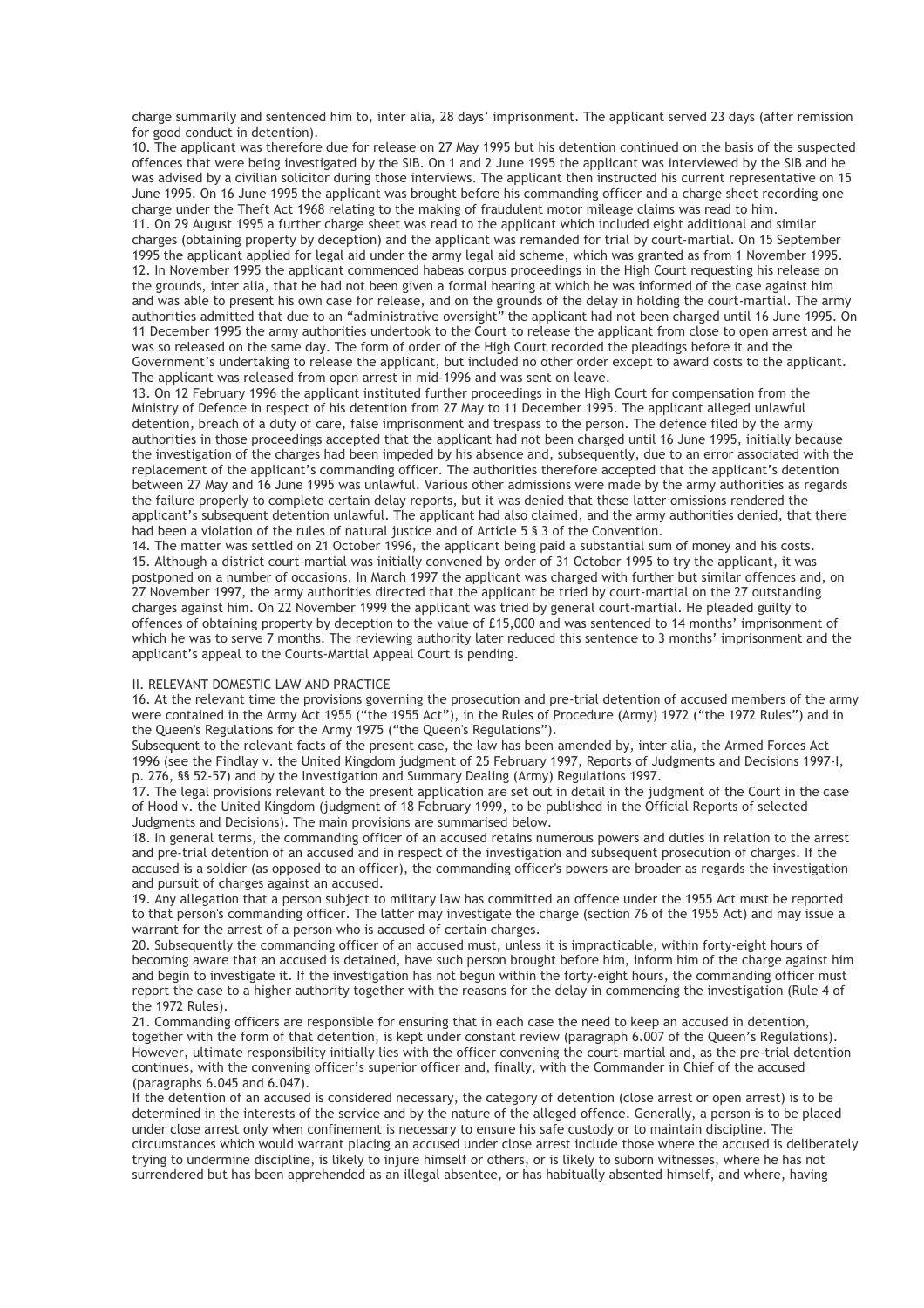regard to the nature or prevalence of the alleged offence which is under investigation, it is undesirable in the interests of discipline that he should be at large or allowed to consort with his comrades (paragraph 6.005 of the Queen's Regulations).

22. The commanding officer is responsible for the compilation of the abstract of evidence during the investigation. The abstract consists of the evidence of each witness considered necessary to prove the charge. Once it is compiled, the accused is given a copy, he is cautioned as to the use that could be made of any evidence he may submit and statements submitted by the accused are attached to the abstract of evidence (Rule 10 of the 1972 Rules). The pamphlet entitled "Rights of a Soldier" describes the purpose of the extract of evidence as, inter alia, to "provide a brief for the prosecutor at trial" and to inform the accused of the evidence which will be given at trial.

23. The commanding officer can also decide how a charge will be proceeded with after investigation. The commanding officer can deal summarily with or dismiss certain charges and can stay the proceedings against an accused (sections 77 and 77A of the 1955 Act). He can also decide that the accused should be tried by court-martial and he must take the necessary steps in this respect (section 78(1) and (2) of the 1955 Act). The necessary steps include (Rule 13 of the 1972 Rules) sending to a higher authority a draft charge sheet signed by the commanding officer, the abstract of evidence, a statement of character together with the service record of the accused, and the commanding officer's recommendation as to how the charge should be proceeded with (for example, by district or general court martial). It is the higher authority who takes the final decision as to whether a court-martial is to be convened, and it is the convening officer of that court-martial who finally decides on the charges to be retained against an accused, although the latter generally does so by countersigning the draft charge sheet submitted by the commanding officer.

### AS TO THE LAW

### I. ALLEGED VIOLATION OF ARTICLE 5 § 3 OF THE CONVENTION

24. The applicant maintained that he did not benefit from the rights guaranteed by Article 5 § 3, which, in so far as relevant, reads as follows:

"Everyone arrested or detained in accordance with the provisions of paragraph 1 (c) of this Article shall be brought promptly before a judge or other officer authorised by law to exercise judicial power…"

### A. Applicability of Article 5 § 3

25. The parties did not contest the applicability of Article 5 § 3 and the Court finds that it clearly does apply. Given the nature of the relevant charges and the penalty imposed, the applicant was arrested on reasonable suspicion of having committed an "offence" within the meaning of Article 5 § 1 (c) (see, for example, the De Jong, Baljet and Van den Brink v. the Netherlands judgment of 22 May 1984, Series A no. 77, pp. 21-22, §§ 42-44). Moreover, the applicant's close arrest amounted to detention as close arrest means confinement to a cell under supervision (see the Engel and Others v. the Netherlands judgment of 8 June 1976, Series A no. 22, p. 26, § 63).

## B. Compliance with Article 5 § 3

26. The applicant complained that he did not have a hearing which complied with Article 5 § 3 of the Convention and the principles as laid down in the above-cited De Jong, Baljet and Van den Brink judgment and in the Schiesser judgment (Schiesser v. Switzerland judgment of 4 December 1979, Series A no. 34).

He mainly submitted, in this respect, that his commanding officer and the other officers with decision-making power as regards his detention were closely connected to the prosecution of the case against him and that none were legally qualified. He also argued that he was not told who had made the decision to detain him in close arrest or why, and that he had no opportunity to present reasons against his continued detention. He also complained of the delay in holding the hearing pursuant to Rule 4 of the 1972 Rules and pointed out that there was no requirement for an assessment of the need for continued detention against specific criteria.

The Government did not make submissions on the merits of these complaints.

27. The Court recalls that in the above-cited Hood case the Government argued that the hearing of an accused by his commanding officer pursuant to Rule 4 of the 1972 Rules fulfilled the requirements of Article 5 § 3 of the Convention. However, the Court considered that the commanding officer was liable to play a central role in the subsequent prosecution of the case against an accused, and considered that Mr Hood's misgivings about his commanding officer's impartiality were therefore objectively justified. It was also of the view that the commanding officer's responsibility for discipline and order provided an additional reason for an accused reasonably to doubt that officer's impartiality when deciding on the necessity of the pre-trial detention of an accused in his command. Accordingly, the Court concluded that there had been a violation of Article 5 § 3 of the Convention since the commanding officer could not be regarded as independent of the parties at the relevant time.

28. The Court finds no ground on which to distinguish the present case from the above-described Hood application. Even assuming that the applicant's interview with his commanding officer on 16 June 1995 was conducted pursuant to Rule 4 of the 1972 Rules, the Court considers, for the reasons detailed in the Hood judgment, that the powers and position of the applicant's commanding officer were such that that officer could not be regarded as independent of the parties at the relevant time.

29. The foregoing conclusion renders it unnecessary to address the applicant's additional complaints under Article 5 § 3 of the Convention that the Rule 4 procedure and the controls on his pre-trial detention were deficient in other respects. 30. In sum, the Court finds that there has been a violation of Article 5 § 3 of the Convention since the applicant's commanding officer could not be regarded as independent of the parties.

# II. ALLEGED VIOLATION OF ARTICLE 5 § 5 OF THE CONVENTION

31. Article 5 § 5 of the Convention reads as follows:

"Everyone who has been the victim of arrest or detention in contravention of the provisions of this article shall have an enforceable right to compensation."

32. The applicant complained under Article 5 § 5 that he did not have an enforceable right to compensation as regards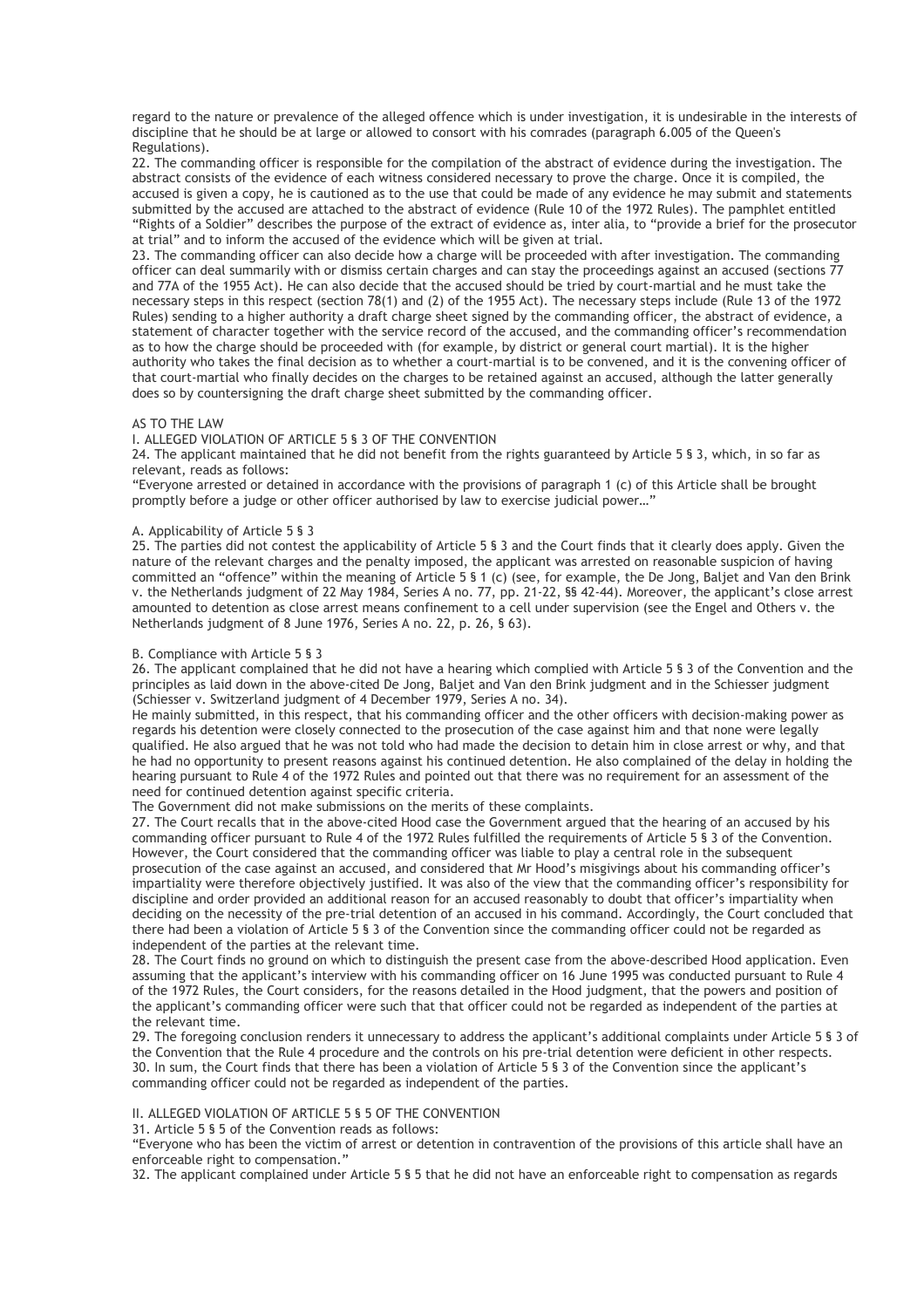the violation of his rights guaranteed by Article 5 § 3. The Government did not make any submissions in respect of the merits of this complaint.

33. The Court recalls that, in the Hood case, the Government acknowledged that the applicant did not have an enforceable right to compensation in relation to the same contravention of Article 5 § 3 as has been established in the present case. The Court, accordingly, concludes that there has also been a violation of Article 5 § 5 the Convention (see the above-cited Hood judgment at p. 17, § 69).

# III. APPLICATION OF ARTICLE 41 OF THE CONVENTION

34. Article 41 of the Convention provides:

"If the Court finds that there has been a violation of the Convention or the Protocols thereto, and if the internal law of the High Contracting Party concerned allows only partial reparation to be made, the Court shall, if necessary, afford just satisfaction to the injured party."

### A. Damages

35. The applicant did not allege any pecuniary damage.

36. As regards non-pecuniary damage arising out of the breaches of Article 5, the applicant claimed compensation of 5,000 pounds sterling (GBP). The Government submitted that the Court should follow its judgment in the above-cited Hood case, where it was considered that the judgment constituted sufficient just satisfaction for any non-pecuniary damage suffered as a result of violations which were similar to those established in the present case. Indeed the Government pointed out that even though a further violation was found in the Hood case (of Article 6 § 1), no award in respect of non-pecuniary damage was made. Moreover, the applicant presented no evidence, according to the Government, to demonstrate that he would have been released earlier had a system complying with Article 5 § 3 been in place.

37. The Court recalls that just satisfaction can be awarded only in respect of damage resulting from a deprivation of liberty that the applicant would not have suffered if he had had the benefit of the guarantees of Article 5 § 3. Consequently, in its Huber judgment, for example, the Court found that the evidence did not give any reason to suppose that the pre-trial detention would not have occurred had the making of the detention order been a matter within the competence of a judicial officer who did offer the guarantees of Article 5 § 3. Accordingly, in that case the Court dismissed the claim as regards pecuniary damage and, in the circumstances, it was considered that the judgment would provide sufficient just satisfaction for any non-pecuniary damage suffered (see the Huber v. Switzerland judgment of 23 October 1990, Series A no. 188, pp. 18-19, §§ 45-46).

38. In the present case, the Court finds, as it did in its Hood judgment, that the evidence and, in particular the applicant's previous absence without leave (see paragraph 9 above), does not support the view that the applicant would not have been detained prior to his court-martial, or that he would have been released earlier, had there been no breach of Article 5 § 3.

39. Accordingly, the Court finds that the present judgment in itself constitutes sufficient just satisfaction for any nonpecuniary damage arising from the established violations of Article 5 of the Convention.

### B. Costs and expenses

40. The bill for costs and expenses submitted by the applicant's representative related solely to the proceedings before the Convention organs and amounted to a total of GBP 4,441.50 (inclusive of value-added tax (VAT)). This included 31 hours work at GBP 120 per hour, of which 25 hours was spent on drafting the initial application.

41. The Government considered that 15 hours work on the initial application and an hourly rate of GBP 100 would be more reasonable. In such circumstances, the costs and expenses would amount to GBP 2,250 (exclusive of VAT). Moreover, the Government noted that, out of seven initial complaints under Articles 5, 6 and 13, there was only one admissible claim under Article 5 §§ 3 and 5. This latter claim was "relatively identical" to that in the Hood case in which judgment was delivered in February 1999, and the same legal representative acted for both Mr Hood and the present applicant. Accordingly, the Government submit that the applicant should be awarded one seventh of the above-noted sum of GBP 2,250 (exclusive of VAT) in costs and expenses, namely GBP 320 (exclusive of VAT).

42. The Court recalls that in order for costs and expenses to be recoverable under Article 41 of the Convention, it must be established that they were actually and necessarily incurred, and reasonable as to quantum (see, among other authorities, the Nikolova v. Bulgaria judgment of 25 March 1999, to be published in the Official Reports of selected Judgments and Decisions, at § 79).

The Court does not consider that the fact that complaints are declared inadmissible means, of itself, that it can be concluded that the associated legal costs were not necessarily incurred. As to the similarity of the present case to the Hood application, the Court notes that the bulk of the legal work for which a claim is made was completed prior to the registration of the present application, at which stage no decision had yet been taken by the Convention organs on the above-mentioned Hood application. Deciding on an equitable basis, the Court awards the sum of GBP 3,500 in respect of costs and expenses, inclusive of any VAT which may be chargeable.

### C. Default interest

24. According to the information available to the Court, the statutory rate of interest applicable in the United Kingdom at the date of adoption of the present judgment is 7.5% per annum.

#### FOR THESE REASONS, THE COURT UNANIMOUSLY

1. Holds that there has been a violation of Article 5 § 3 of the Convention;

2. Holds that there has been a violation of Article 5 § 5 of the Convention;

3. Holds

(a) that the respondent State is to pay the applicant, within three months from the date on which the judgment becomes final, GBP 3,500 in respect of costs and expenses, which figure is inclusive of any value-added tax that may be